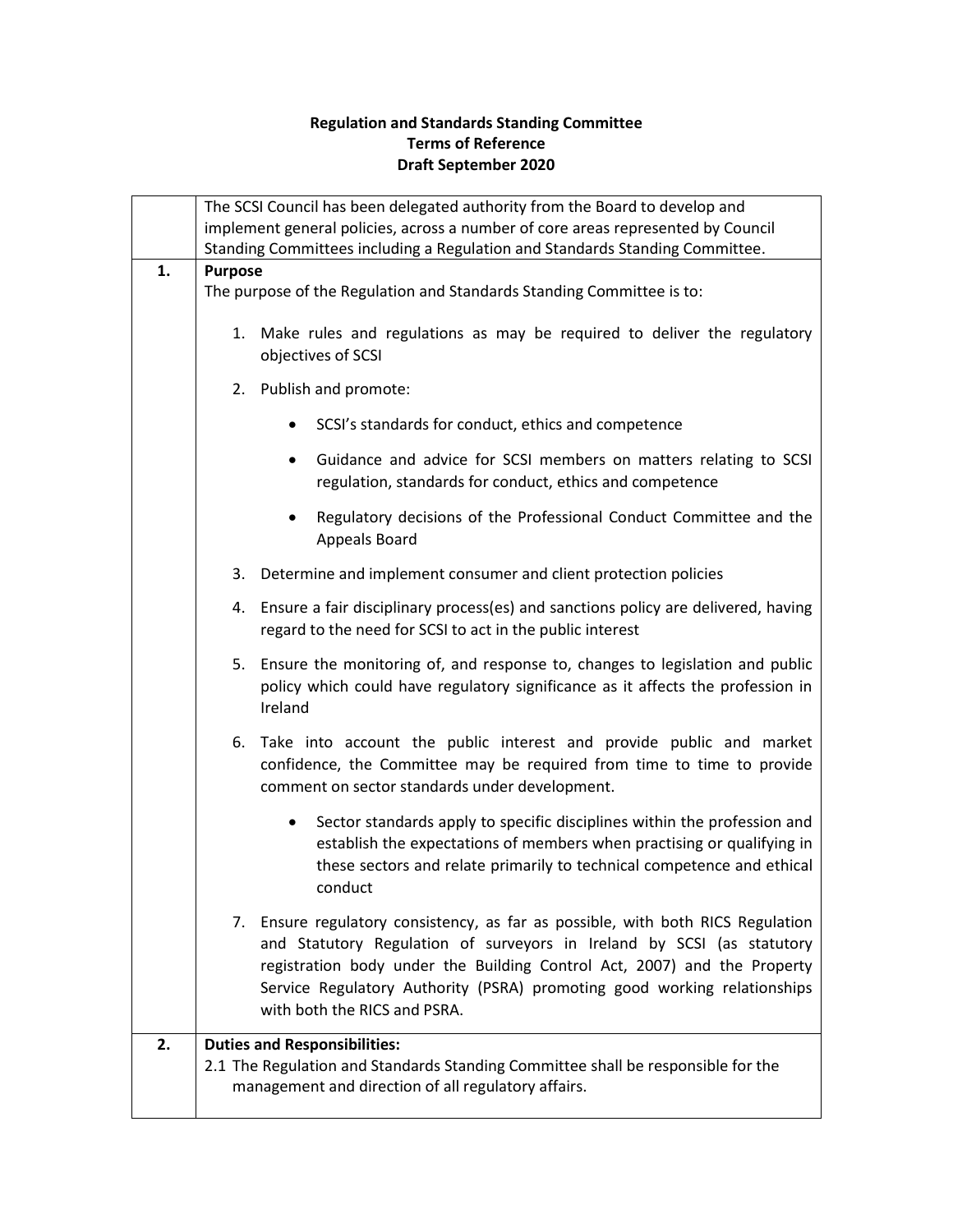|    | 2.2 The Regulation and Standards Standing Committee shall be responsible to the                                                                                                                                                                   |
|----|---------------------------------------------------------------------------------------------------------------------------------------------------------------------------------------------------------------------------------------------------|
|    | Council and shall provide regular updates to the Council, at least quarterly or more                                                                                                                                                              |
|    | often as the Council may require.                                                                                                                                                                                                                 |
|    | 2.3 The Regulation and Standards Standing Committee shall contribute information on<br>the work of the Committee for the Annual Report which shall be submitted to each<br>SCSI AGM.                                                              |
|    | 2.4 The Regulation and Standards Standing Committee shall develop annual<br>committee objectives that takes account of Council's strategic direction and agreed<br>objectives.                                                                    |
|    | 2.5 No financial commitments may be entered into without the prior sanction of the<br>Board of Directors except where expressly provided for in the agreed<br>objectives/SCSI strategic plan.                                                     |
| 3. | Membership of the Regulation and Standards Standing Committee:<br>3.1 The Regulation and Standards Standing Committee will be comprised of up to 9<br>members including:                                                                          |
|    | An independent Chair<br>$\bullet$                                                                                                                                                                                                                 |
|    | • Four independent non-SCSI members                                                                                                                                                                                                               |
|    | • Four SCSI members                                                                                                                                                                                                                               |
|    |                                                                                                                                                                                                                                                   |
|    | 3.2 The SCSI members will be drawn from each of the three sectors - Land,<br>Construction and Property - with the final member a representative as nominated by<br>the ADR committee.                                                             |
|    | 3.3 Representatives of RICS Regulation may attend the meetings but will have no<br>voting rights.                                                                                                                                                 |
|    | 3.4 Executive staff from SCSI will attend all the meetings but will have no voting rights.                                                                                                                                                        |
|    | 3.5 Others may be invited by the Chair to attend all or part of any meeting but will not<br>have any voting rights.                                                                                                                               |
| 4. | Appointment/Nomination to Regulation and Standards Committee:<br>4.1 The independent Chair and other independent members of the Committee will be<br>appointed by the SCSI Council from a list prepared following an open call for<br>nomination. |
|    | 4.2 Applications for three Chartered Surveyors from Land, Construction and Property<br>will be invited from the general membership and the Council will appoint a<br>representative from each sector to the Committee.                            |
|    | 4.3 The ADR Committee will nominate the fourth SCSI member seat on the Committee.                                                                                                                                                                 |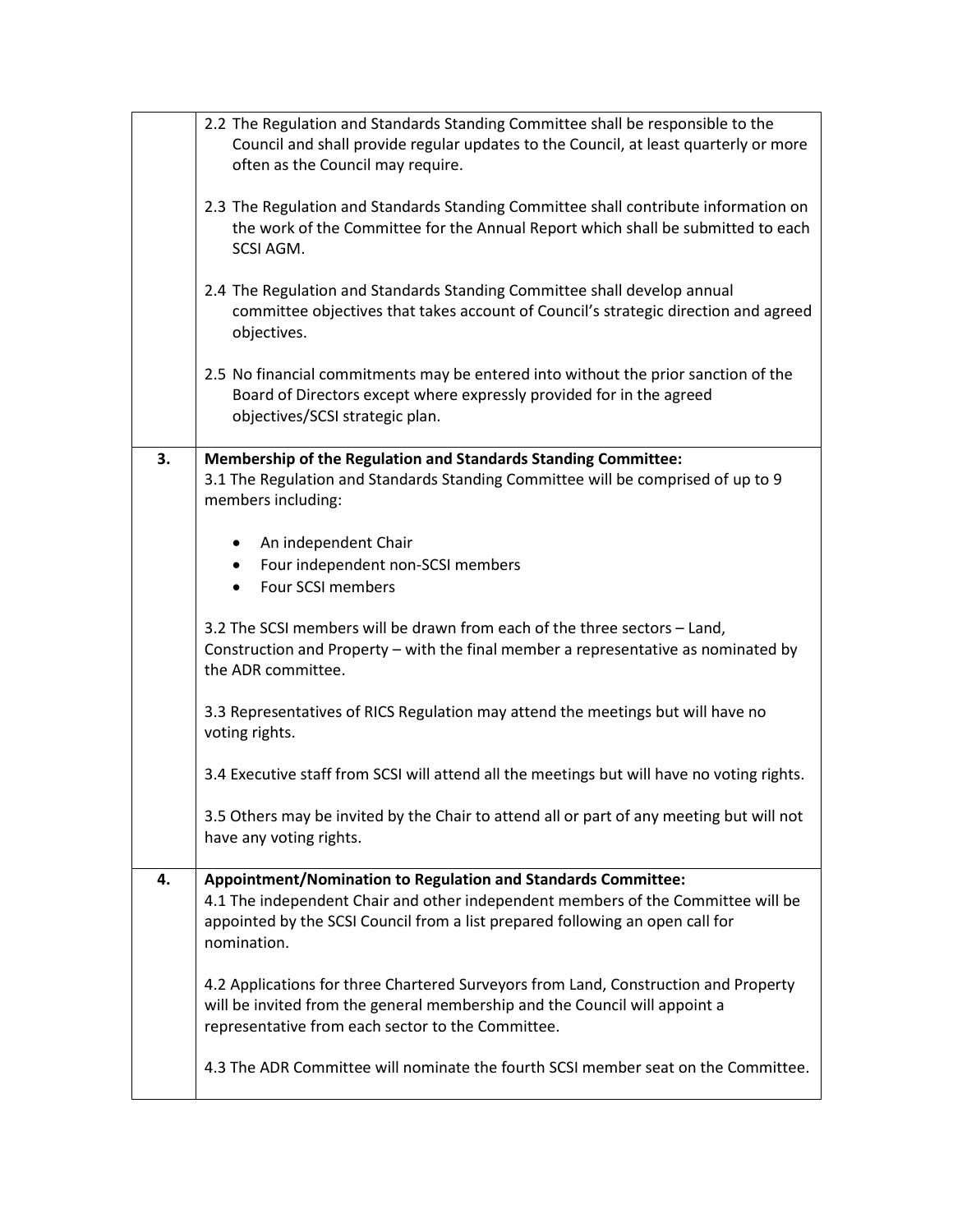|     | 4.3 Unless the Council shall otherwise decide, membership of the Regulation and<br>Standards Committee shall be by appointment and nomination.                                                                                                                                                                                                                                                            |
|-----|-----------------------------------------------------------------------------------------------------------------------------------------------------------------------------------------------------------------------------------------------------------------------------------------------------------------------------------------------------------------------------------------------------------|
| 5.  | Secretary:<br>The Secretary of the Regulation and Standards Committee will normally be the Director<br>of Regulation (executive staff) who shall take responsibility in conjunction with the<br>Chair for the taking and preparation of minutes and the distribution of agendas,<br>minutes and other appropriate documentation in advance of each meeting.                                               |
| 6.  | Regulation and Standards Standing Committee Representative to Council:<br>The Committee shall nominate a representative to the Council of the Society.                                                                                                                                                                                                                                                    |
| 7.  | <b>Delegation of Duties:</b><br>The Regulation and Standards Committee may delegate any of its duties to sub-<br>committees and working groups established by it, including the Professional Conduct<br>Committee and Appeals Board. They are responsible for the appointment of a Panel<br>Independent and Chartered Surveyor Members                                                                    |
| 8.  | <b>Tenure of Committee Members:</b><br>8.1 No person may hold office as Chair for more than six years in succession.                                                                                                                                                                                                                                                                                      |
|     | 8.2 No person may serve more than six years in succession.                                                                                                                                                                                                                                                                                                                                                |
| 9.  | <b>Vacancies on Committee:</b><br>Any vacancies that arise on the Committee will be filled in accordance with section 3<br>and 4 above.                                                                                                                                                                                                                                                                   |
| 10. | Quorum:<br>The quorum necessary for the transaction of business shall be three<br>members of the Regulation and Standards Standing Committee. Subject adherence of<br>an independent majority being met for the meeting.                                                                                                                                                                                  |
| 11. | <b>Frequency of Meetings:</b><br>The Regulation and Standards Standing Committee shall meet up to 10 times per<br>annum or as otherwise required by the Chair. The schedule of meeting dates for the<br>session ahead will normally be set out and agreed at the first meeting of each session.                                                                                                           |
| 12. | <b>Notice of Meeting:</b><br>Unless otherwise agreed, notice of each meeting confirming the venue, time and date<br>together with an agenda of items to be discussed and supporting papers will be<br>forwarded or notified to each member of the Regulation and Standards Standing<br>Committee, or any other member required to attend, no later than 7 working days<br>before the date of the meeting. |
| 13. | <b>Conduct of Meetings:</b><br>13.1 Meetings of the Regulation and Standards Standing Committee will be conducted<br>in accordance with the provisions of the SCSI Memorandum, Articles, Bye-Laws and                                                                                                                                                                                                     |